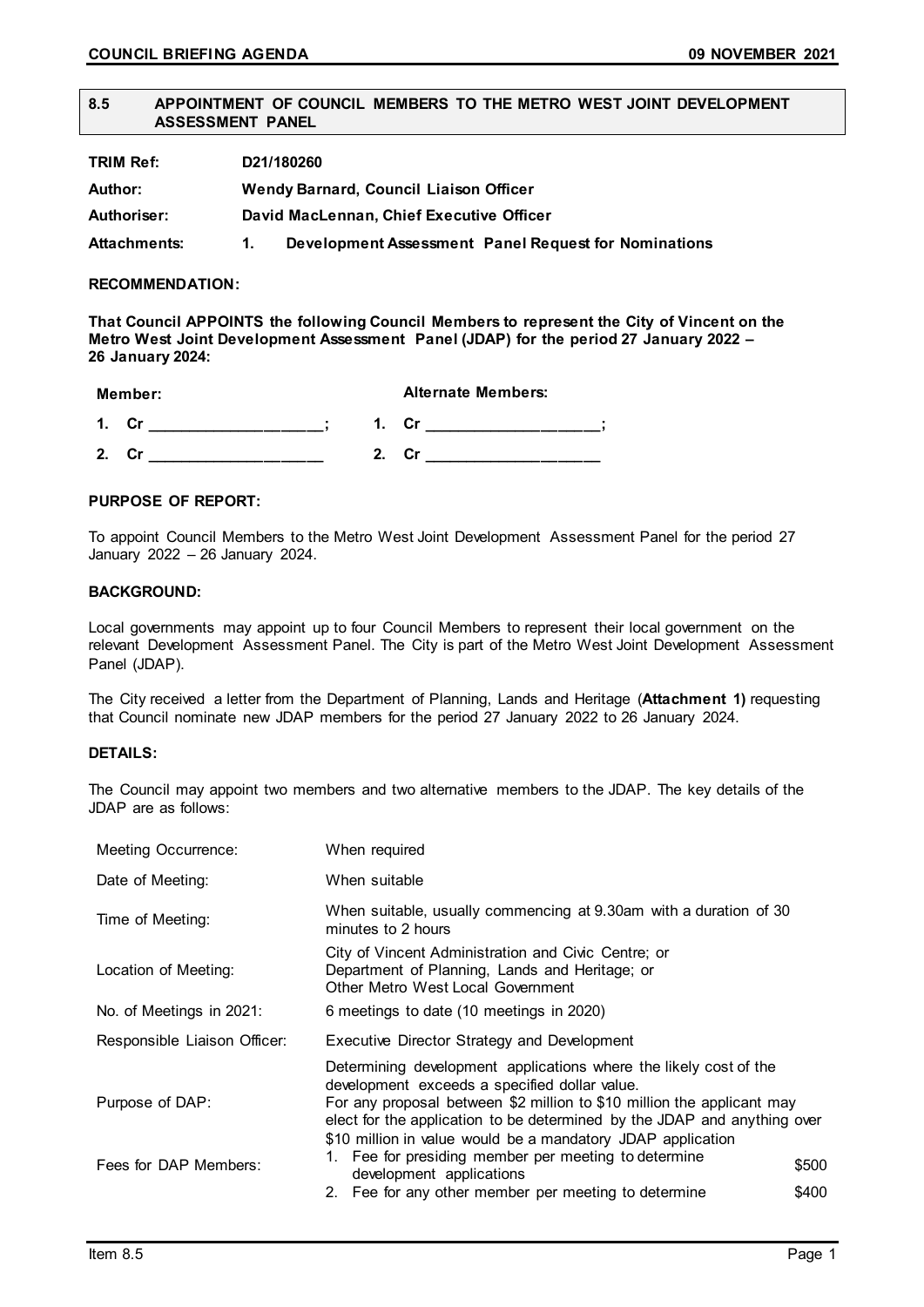|                                |           | development applications                                                                                                  |       |
|--------------------------------|-----------|---------------------------------------------------------------------------------------------------------------------------|-------|
|                                | 3.        | Fee per meeting for presiding member to determine<br>applications to amend or cancel determination                        | \$100 |
|                                | 4.        | Fee per meeting for any other member to determine<br>applications to amend or cancel determination                        | \$50  |
|                                |           | 5. Fee for presiding member attending proceeding in State<br>Administrative Tribunal                                      | \$500 |
|                                | 6.        | Fee for any other member attending proceeding in State<br>Administrative Tribunal                                         | \$400 |
|                                | 7.        | Fee for Training                                                                                                          | \$400 |
|                                | $\bullet$ | Please note that eligibility for payment of DAPs sitting fees is guided<br>by the Premier's Circular 2010-02.             |       |
|                                | $\bullet$ | Three (3) members with specialist knowledge in the areas of town<br>planning, architecture, or other related disciplines. |       |
| Other Membership:              | $\bullet$ | Executive Director, Strategy & Development                                                                                |       |
|                                | ۰         | Manager Development and Design                                                                                            |       |
|                                | ٠         | Other City Officers (as required)                                                                                         |       |
| <b>Current Elected Members</b> |           | <b>Alternate Members</b>                                                                                                  |       |
| 1. Cr Dan Loden                |           | 1. Cr Susan Gontaszewski                                                                                                  |       |
|                                |           |                                                                                                                           |       |

2. Cr Joshua Topelberg 2. Mayor Emma Cole

More detailed information about Development Assessment Panels and the [Metro West JDAP](https://www.planning.wa.gov.au/Metro-West-JDAP.asp) can be found on the website of the Department of Planning, Lands and Heritage.

Appointments are subject to the approval by the Minister for Planning.

The JDAP Secretariat has advised that training for new members will not be arranged until all nominations from Local Governments have been received and Ministerial approval / appointment has been made.

# **CONSULTATION/ADVERTISING:**

Nil.

### **LEGAL/POLICY:**

Council Policy 4.2.14 *Local Government Elections* provides that –

*Election to Statutory Authorities, Committees, Advisory and Working Groups*

*(a) The Chief Executive Officer shall prepare a report for consideration of the Council at the first Ordinary Meeting of the Council to enable Council Members to be nominated and elected to a Committee of Council (in accordance with s.5.10 (2) of the Local Government Act 1995) as well as to be nominated and elected as delegates to Advisory and Working Groups and various organisations.*

Part 11A of the *Planning and Development Act 2005*.

Regulation 24 of the *Planning and Development (Development Assessment Panels) Regulations 2011*.

### **RISK MANAGEMENT IMPLICATIONS:**

Low: The timely appointment of the City of Vincent representatives to the JDAP will enable the representatives to participate in decision-making that may impact the City.

### **STRATEGIC IMPLICATIONS:**

This is in keeping with the City's *Strategic Community Plan 2018-2028*:

#### Innovative and Accountable

*We are open and accountable to an engaged community.*